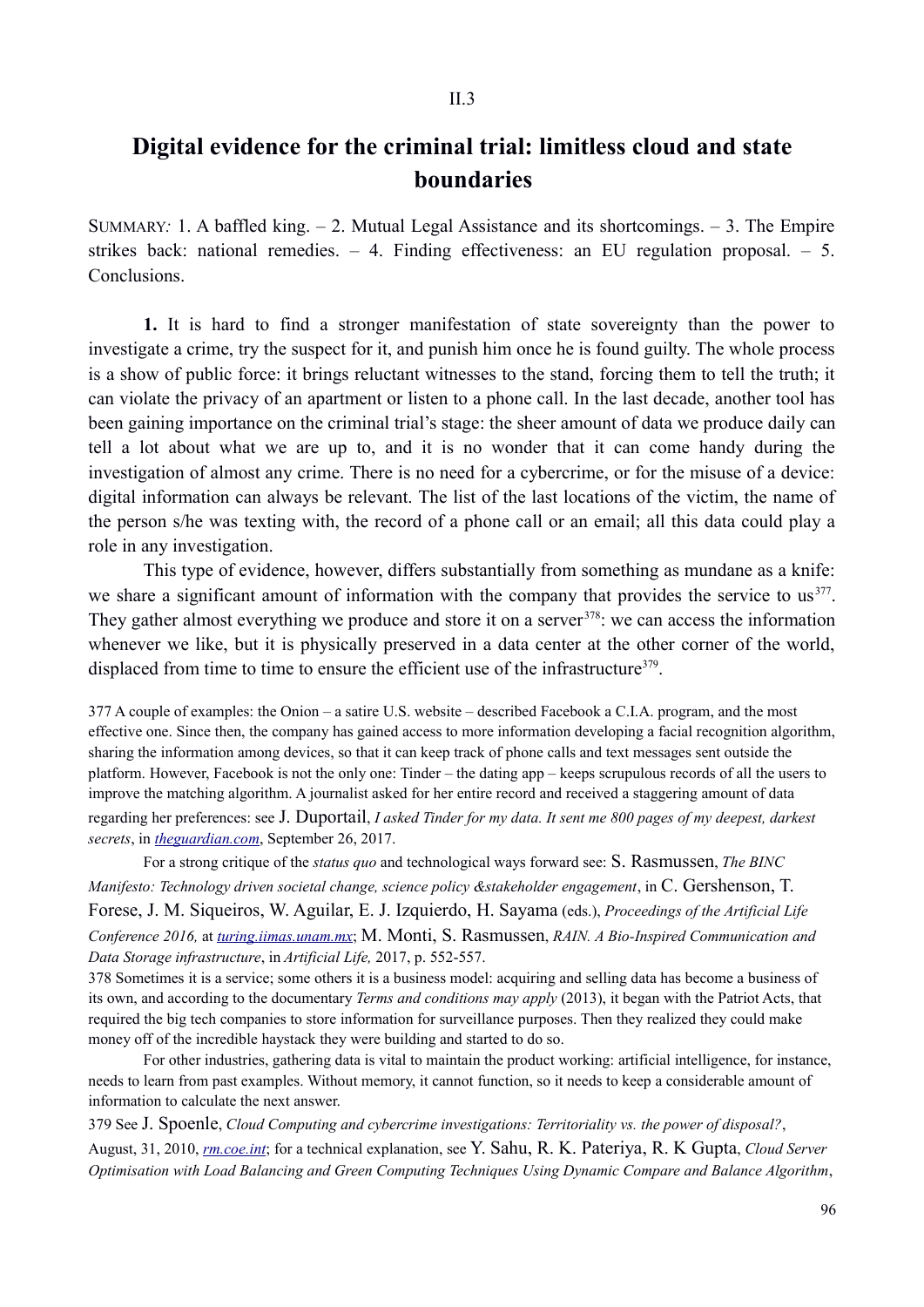Long story short, those data have an owner: often a big, powerful one that operates on an international level day in and day out. The company does not need to be located or even represented in a country to provide services within its boundaries, and it is free to set up branches of their organization wherever they want, according to the most convenient business strategy.

This scenario is enough for traditional categories to lose their focus: citizenship and sovereignty can be set aside with ease, whereas the private policies of a single company can have a transnational impact $380$ .

On the one hand, being a citizen means enjoying a certain set of rights, which does not necessarily apply to one's data once they transit over a foreign server<sup>381</sup>.

On the other hand, the authority of the state is not enough to gain access to the information produced on its own soil, relating to a crime entirely carried out on its territory. It is somewhere else, out of its reach. Law enforcement authorities have to ask for the help of the competent state through the available Mutual Legal Assistance (MLA) tools, and not because of the transnational nature of the crime: as we already mentioned, that could be entirely carried out within a nation's territory. Digital evidence, however, follows the fragmented, international territoriality of providers; not the political boundaries set to national states.

Given this framework, we will rapidly point out the main flaws of the traditional system and how some European states have been developing a different approach to secure the evidence anyway. Then, we will focus on a proposal for a European regulation that faces the issue, aiming to introduce new possibilities of direct interaction between states and service providers.

**2.** When the state cannot secure the necessary information on its own, it can ask for help: every nation has its arsenal of tools and procedures to obtain the assistance of the competent state, generally based upon a patchwork of bilateral or multilateral treaties. The procedures that they provide for, however, are often cumbersome and slow, which is especially problematic for a kind of evidence that can be quickly erased, modified, encrypted or displaced<sup>382</sup>.

Within the European Union, the cooperation should be simplified by the brand new European Investigation Order (EIO), in an attempt of standardizing and expediting the procedure; nonetheless, it does not contain any specific provision on digital evidence, focusing only on spot operations like the identification of the person "holding a subscription of a specified […] IP address"<sup>383</sup>.

in *2013 5th International Conference and Computational Intelligence and Communication Networks, IEE Xplore*, 11 November 2013.

380 For a vivid example, see R. Budish, H. Burkert, U. Gasser, *Encryption Policy and Its International Impacts: A Framework for Understanding Extraterritorial Ripple Effects*, May 2, 2018, in *cyber.harvard.edu*.

381 See *Terms and conditions may apply* (2013) on the Total Information Awareness program; see *Citizen four* (2014) on the NSA domestic surveillance programs, based upon the documents leaked by Edward Snowden and subsequently made available by the N.S.A. itself, on the web page of the Domestic Surveillance Directorate: *nsa.gov1.info*.

382 For further considerations on the topic, see A. K. Woods, *Against Data Exceptionalism*, in *Stanford Law Rev.*, 2016, p.749.

383 Art. 10, lett. *e* of the directive; the Italian transposition added to this list also the identification of the person behind an email address: art. 9 lett. *e* D.Lgs. June 21, 2017, n. 108.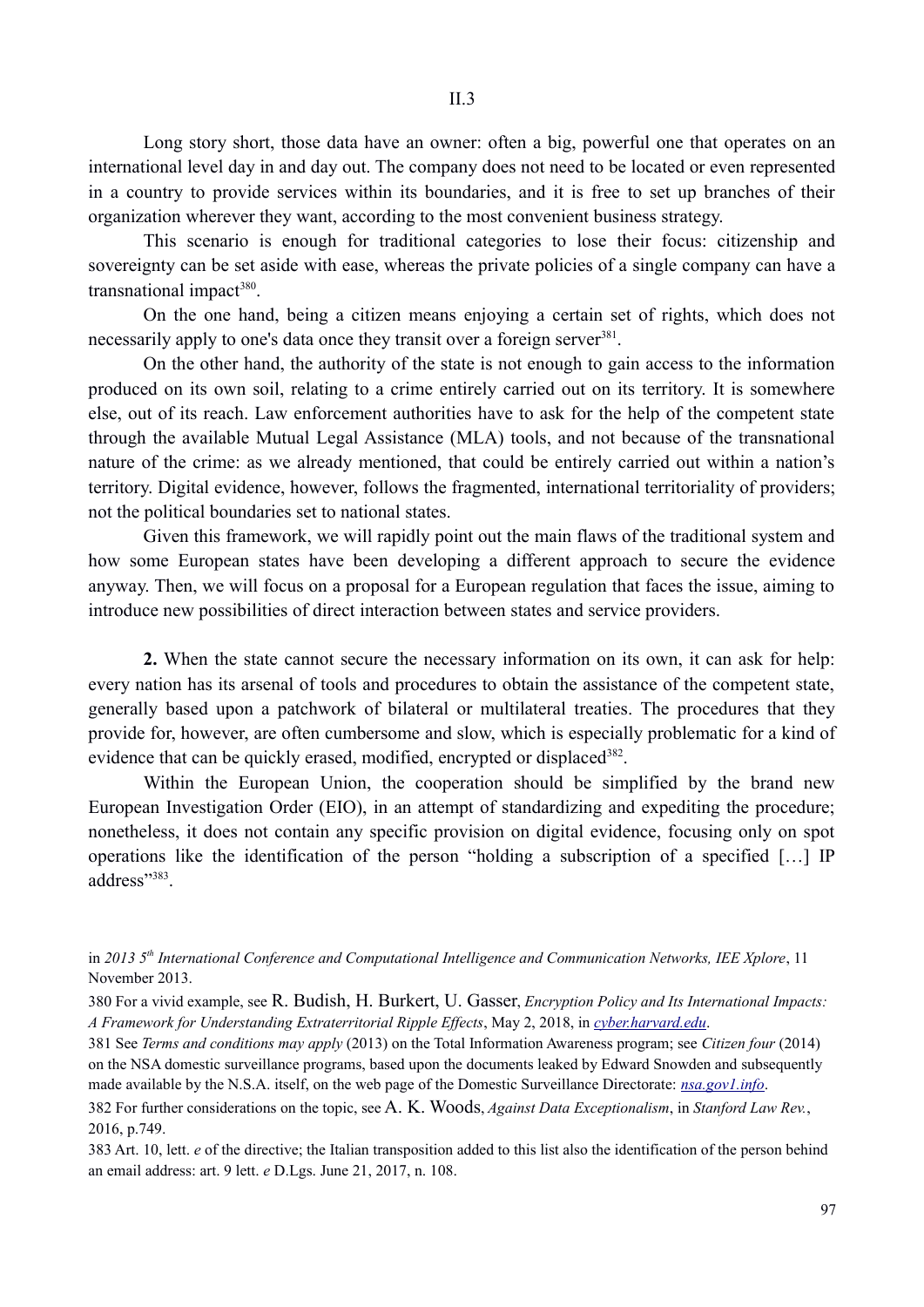Moreover, Ireland is not a party to the directive, so it has not transposed it nor can be bound by its provisions, and this could be a major problem: most of the big tech corporations have their the European headquarters there. As a result, the ordinary MLA procedure is to be adopted, which means at least that the competent central authority has to be involved in the transmission of the request. The same applies to requests directed to non-EU countries such as U.S. and Canada.

Another problematic step is the phrasing of the request, that should be as specific as possible, so that the competent authority can decide what to do with it. It is tricky for all kind of requests, but the dialogue about digital evidence can be further complicated: there is no shared legal definition about the type of data that can be demanded, and no shared understanding of the conditions under which a certain kind of information can be released. The lack of common grounds can hurt the communication and a request – complete under the law of the issuing country – can be discarded as unbearably generic by the recipient<sup>384</sup>.

Once the application is ready, one must decide to whom it shall be addressed, and it is no easy step. Which is the competent state to deal with it? The country where the company is based? The country where a local branch is based? The country where the data are stored? Each law can locate the provider according to different criteria, and as a result, there is little or no clarity as to who can obtain the information<sup>385</sup>. Providers as well hold their views as to which country has the authority to compel the production of their records, agreeing spontaneously to some requests and fighting others $386$ 

The best shot of the issuing authority is to forward the request to every state that is potentially connected to the information, hoping for at least one positive answer; of course, this method is not the most efficient for both the issuing and the receiving authorities<sup>387</sup>.

But let us assume that at least one of these requests has landed in front of a receiving authority that can actually help. The investigators should find the required data, and the best way to do that is asking the provider, but not many European countries have a transparent procedure in place to cooperate with them.

Finally, MLA requests are suddenly going from "boutique" to "fast food"<sup>388</sup>: the number has been increasing, and many states do not have the resources to respond to all the asks adequately. It is time and energy consuming, and there is no interest of the receiving authority at stake, which can

384 For more on the topic, see the *Commission staff working document Impact Assessment Accompanying the document Proposal for a Regulation of the European Parliament and of the Council on European Production and Preservation Orders for electronic evidence in criminal matters and Proposal for a Directive of the European Parliament and of the Council laying down harmonised rules on the appointment of legal representatives for the purpose of gathering evidence in criminal proceedings, April 17, 2018, SWD(2018) 118, p.* 30 and following.

According to a survey on cross-border access to electronic evidence conducted by the European Commission, another common experience is the refusal to comply with the request due to the difficulty in establishing probable cause, which is also a sign of lack of specificity; see *Questionnaire on improving criminal justice in cyberspace. Summary of Responses*, 2017, p. 5, *ec.europa.eu*.

385 See K. Westmoreland, G. Kent, *International Law Enforcement Access to User Data: A Survival Guide and Call for Action*, in *Canadian Journ. of Law and Technology*, 2015, p. 232.

386 A. K. Woods, *Against Data Exceptionalism*, p. 735-736 and p. 745-747.

387 See *Questionnaire on improving criminal justice in cyberspace,* p. 7.

388 A. K. Woods, *Data Beyond Borders. Mutual Legal Assistance in the Internet Age*, 2015, *uknowledge.uky.edu*, p. 3.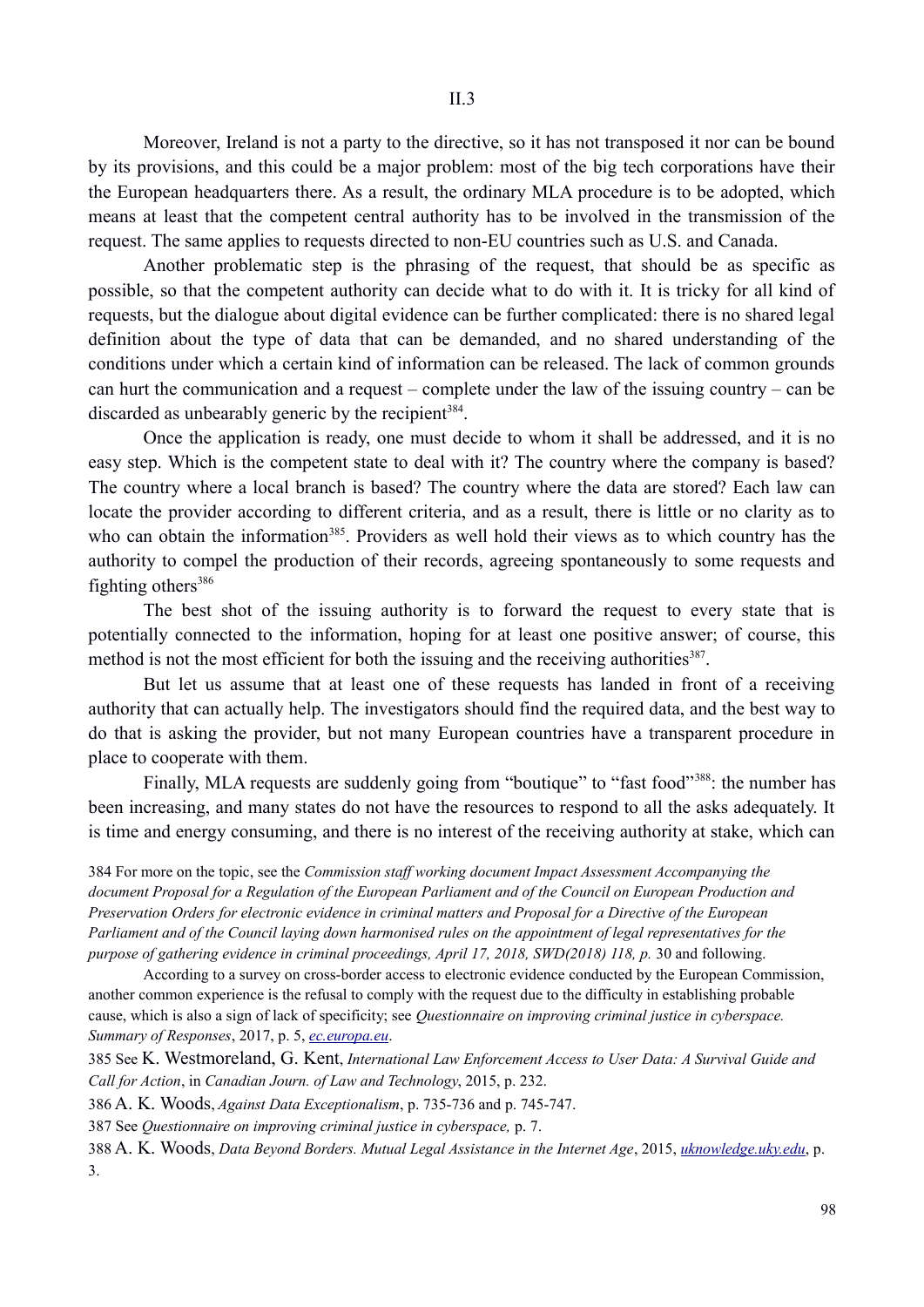result in a time-conservative work schedule. Those requests will be answered but with low priority, which could defeat the purpose of cooperation or make it impossible: data cannot be stored forever; they could be erased or encrypted while the ask lingers on someone's desk<sup>389</sup>.

This delay in the response is the most urgent problem to solve: a good timing has always been critical to the success of the operations but, with electronic evidence, the whole process needs to be further expedited.

Confronted with this reality, many scholars have come up with proposals to adjust and modernize the framework.

One calls for a better response from private companies, which could be victims of cyberattacks at any time: that they should invest more in digital security and digital forensics so that they can provide data to whoever can prosecute the crime they suffered<sup>390</sup>. It seems to be a form of selfhelp though, and not a solution that could benefit the entire system: the cooperation could be smoother for attacks on some victims, leaving everyone else out.

Other proposals touch directly upon a deeper problem: is the cloud manageable at all through the territoriality principle, or is it too hard to maintain this expression of sovereignty? According to some scholars, it is time to break down the borders, since territoriality is "the main obstacle for investigating actions within the clouds"391. Many theories stemmed from this premise: according to one of those<sup>392</sup>, territoriality should be adapted to the challenges of a globalized world, or, at least, it should apply just to the jurisdiction, but not to the investigation. The cross-border access to digital evidence would then been ensured. This idea, however, could be hard to sell to the states themselves: they should allow a foreign authority to carry out an inquiry on their soil<sup>393</sup>, which does not seem a realistic expectation. Moreover, the proposal would be of some use while following a live communication, but not as much in asking a private company for stored data, which seems to be the main issue<sup>394</sup>.

Others have been trying to make territoriality more manageable, for instance by searching for a more tangible connecting factor: the location of the data can bring to inconsistent results, and it is difficult to establish. It should be replaced by something easier to ascertain as the formal power of disposal of the information<sup>395</sup>

Finally, it has been argued that digital information is not so special after all: it is stored on a physical layer that permits – among other criteria – to establish jurisdiction according to the

389 According to *Liberty and Security in a Changing World. Report and Recommendations of the President's Review Group on Intelligence and Communication Technologies*, December 12, 2013, in *obamawhitehouse.archives.gov*, p. 227, "requests appear to average approximately 10 months to fulfill". Since the report, the number of MLA request

directed to the U.S. has more than doubled: see A. K. Woods, *Against Data Exceptionalism*, p. 750.

390 J. I. James, *How Business Can Speed Up International Cybercrime Investigation*, in IEEE, 2017, p. 105.

391 J. Spoenle, *Cloud Computing and cybercrime investigations*, p. 8:

392 D. J. B. Svantesson, *Law Enforcement Cross-border Access to Data*, 2016, in *researchgate.net*.

393 J. Spoenle, *Cloud Computing and cybercrime investigations*, p. 10.

394 J. P. Mifsud Bonnici, M. Tudorica, J. A. Cannataci, *La regolamentazione delle prove elettroniche nei processi penali in "situazioni transnazionali": problemi in attesa di soluzioni*, in M. A. Biasiotti, M. Epifani, F.

Turchi (a cura di), *Trattamento e scambio della prova digitale in Europa*, Napoli, 2015, p. 213.

395 J. Spoenle, *Cloud Computing and cybercrime investigations*, p. 10-11.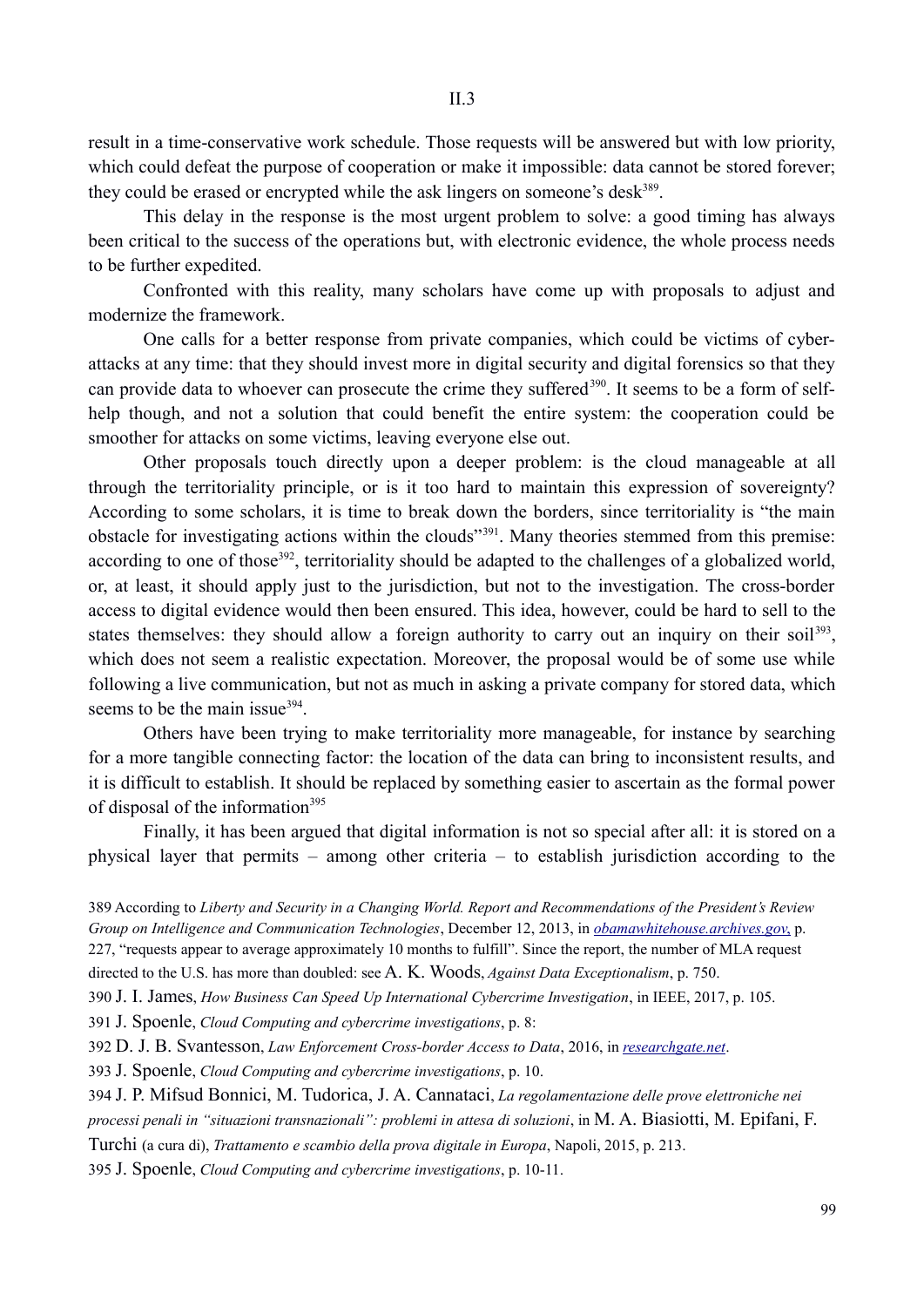territoriality principle, allowing the whole structure to function<sup>396</sup>. The MLA system, nonetheless, would need a serious restyling to improve the response time and improve efficiency<sup>397</sup>.

**3.** Given the intricacies of the MLA, States have come up with different approaches based on unilateral action, to obtain access and avoid the pains of cooperation with foreign authorities altogether. The individual strategies can be more effective, but that can also imply a big price to pay for the companies or the rights of the user.

The most infamous shortcut is mass surveillance, which impacts disproportionately on the individual's right to privacy. Other methods can protect the people and the national interest to access evidence, but strongly affect the liberties of the service providers: some states ask (or have considered asking) to locate all relevant information within the borders, so that it can be accessible at all time.

We will not delve into these attempts; instead, we will analyze the different strategies put in place by France, Germany and Italy. All those countries share the same need, but do not adopt the same approach in dealing with it.

France, for instance, is one of the few countries in the European Union to have explicit legislation in place that allows for the direct cooperation between law enforcement and service providers, and it has been there for quite some time. In 2004, art. 60-2 was introduced in the Code of Criminal Procedure, offering a legal base for direct cooperation with service providers<sup>398</sup>. Although it is limited to a particular kind of inquiry (*enquête de flagrance*), it serves as a model to the other provisions enabling such joint effort also in the other types of investigation that the Code describes: it is the case of art. 77-1-2 for the *enquête préliminaire* and art. 99-4 for the *instruction.*

This system contains two main possibilities: first, the providers have to disclose all the "information that is useful to the manifestation of the truth", unless they can oppose a privilege recognized by the law. The provider has to respond within the shortest delay possible; if it fails or refuses to answer without a legitimate motive, it will receive a 3.750 euro fine. Second, the law enforcement authorities can also require a specific class of service provides – those hosting communications over the internet – to preserve content information for up until one year; to do that, a judge has to review the application.

The requests are subject to the procedure that the regulatory part of the Code lays out. They ask the police to write a detailed report on the ask, specifying which company has been asked and what kind of information are to be handed over. As to the practical details of the interaction, they are established by a protocol approved by the ministry of justice and every organization with which the law enforcement needs to cooperate.

<sup>396</sup> It is the main argument of A. K. Woods, *Against Data Exceptionalism*, to which responded D. J. B. Svantesson, *Against 'Against Data Exceptionalism'*, in *Masaryk University Jour. of Law and Tech*. 2016, p. 200; as well as Z. D. Clopton, *Data Institutionalism: A Reply to Andrew Woods*, *Stanford Law Rev. (online),* 2016. 397 For a multi-dimensional approach, see A. K. Woods, *Data Beyond Borders*, p. 8-14. The same view has been held by DigitalEurope, *DIGITALEUROPE views on Law Enforcement Access to Digital Evidence*, October 17, 2016, p. 4: the document encourages a more efficient MLA remedies instead of unilateral actions to access cross-border evidence. 398 Art. R15-33-68 contains the list of what enterprises are to be considered service providers for the purposes of this statute.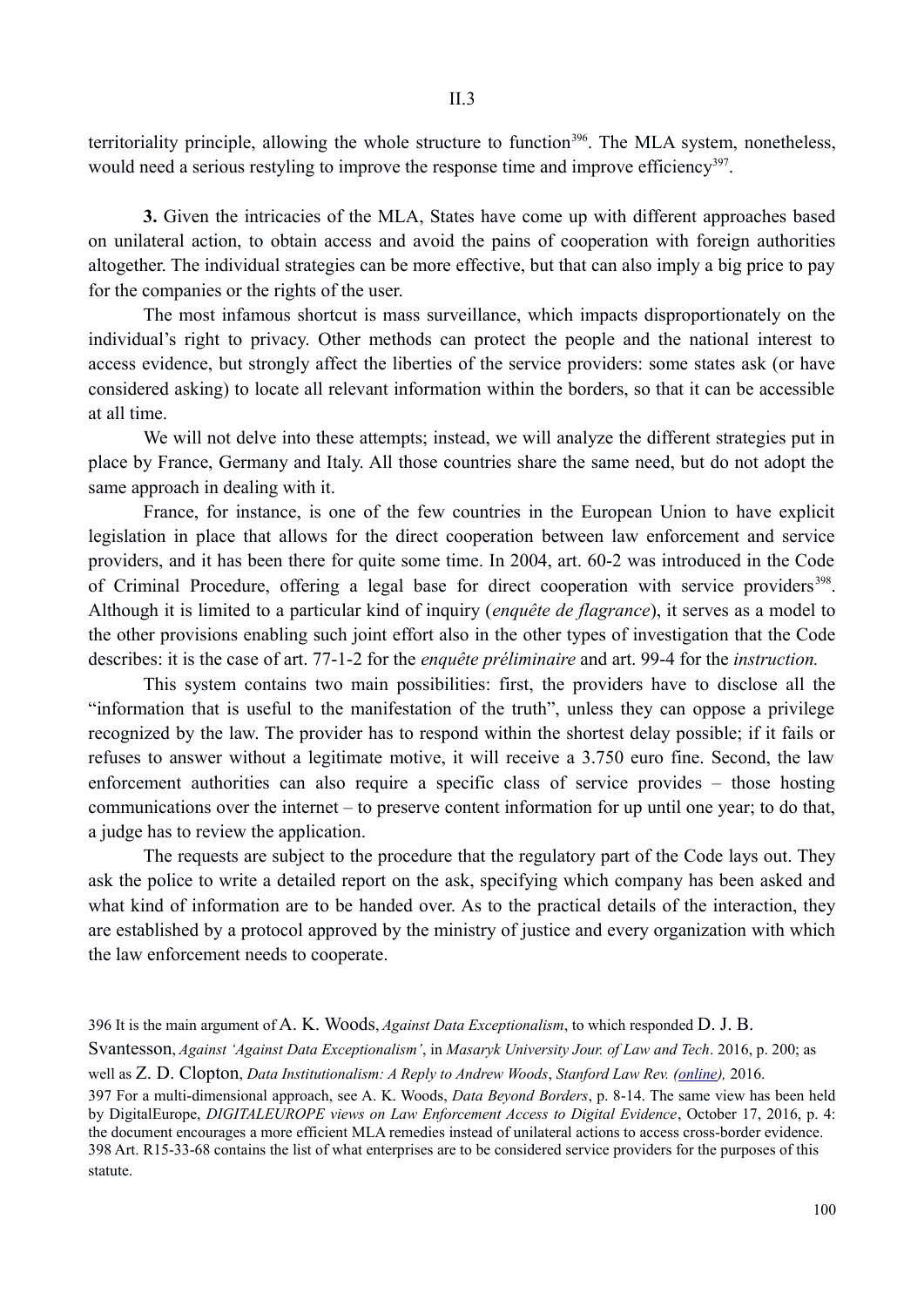So, when the state asks for information, the request is regarded by the state as binding: not answering is punished with the fine but also with a class II misdemeanor, for disobeying the orders of a court of law399; both the punishments, however, can be easily factored in the decision not to answer: the criminal misdemeanor is punishable with another fine whose maximum amount is 150 euros. Moreover, those rules do not seem to apply to a service provider that is not established in France, or, in any case, it is not clear how they could be enforced without the cooperation of another country400, which leads us back to square 1.

The system, however, seems adequate to interact at least with domestic providers, even if the deterrence of the sanctions is quite low. This mechanism relies heavily on the voluntary cooperation of the service providers but does not solve the main issue: the state does not have means to coerce compliance, if necessary.

The approach has not been shared by Germany, that has recently passed a new law addressing the issue of illegal content spreading through social networks (*Netzwerkdurchsetzungsgesetz* – *NetzDG*) 401. This piece of legislation, among other things, asks all social networks to choose a representative that operates within the territory of the state: he or she will be in charge of dealing with the (criminal) law enforcement authorities' demands; the company is required to disclose the information within 48 hours upon receipt<sup> $402$ </sup>. The style here is radically different. What Germany has done is forcing the providers to establish a direct, visible connection between the country and the platform, so that the state can have an easy access point and start the procedure quickly and officially. Unlike the French regulation, it gives a precise deadline to the companies, under the penalty of 500.000 euros for the failure to respond<sup>403</sup>. The law clearly states that the infractions shall be punished even if they are committed abroad. The aim is clear: it is about getting back territoriality (so, sovereignty) as to what happens within German borders, and the jokes are on the service provider. It is its responsibility to delete illegal content, to battle hate speech and to help to prosecute potential crimes in a short delay from the request.

399 Art. R642-1 of the French Criminal Code.

400 The survey of the European Commission showed that France is among the states that have concluded formal or informal agreements with foreign service providers and that consider the cooperation mandatory, although it is not clear what to do in case of the company's failure or refusal to respond.

401 This new statute is highly controversial. On the one hand, it has been criticized by the U.N. and the E.U. as a law allowing for censorship; on the other hand, the application of its provisions to their full extent would lead to an extra esteemed cost of 530 million euros per year: M. Etzold, *Facebook attackiert Heiko Maas*, May 28, 2017, *wiwo.de*.

The new law imposes to all the major social networks operating within German boundaries to delete illegal contents after 24 hours from a complaint. It is now in force since a few months and the German press already reported a general failure to respond to the illicit content. According to the reports that have been released, the compliance rate varies highly from company to company. While YouTube and Twitter try to be as efficient as they can, Facebook reportedly fall way behind the schedule, and has been criticized for how the report mechanism has been structured: F. Rütten, *Wie Facebook und Twitter das neue Löschgesetz umsetzen*, January 4, 2018, *stern.de*; *Facebook löschte bisher nur 362 Beiträge*, July 27, 2018, *t-online.de*; *Fast 500.000 Beschwerden, nur wenuge Löschungen*, July 27, 2018, *manager-magazin.de*; F. Steiner, *Wie viel Facebook & Co. mithilfe des NetzDG löschen*, July 27, 2018, *deutschlandfunk.de*. 402 § 5 (2) *NetzDG.* 403 § 4 (1) n. 8, § 4 (2) *NetzDG.*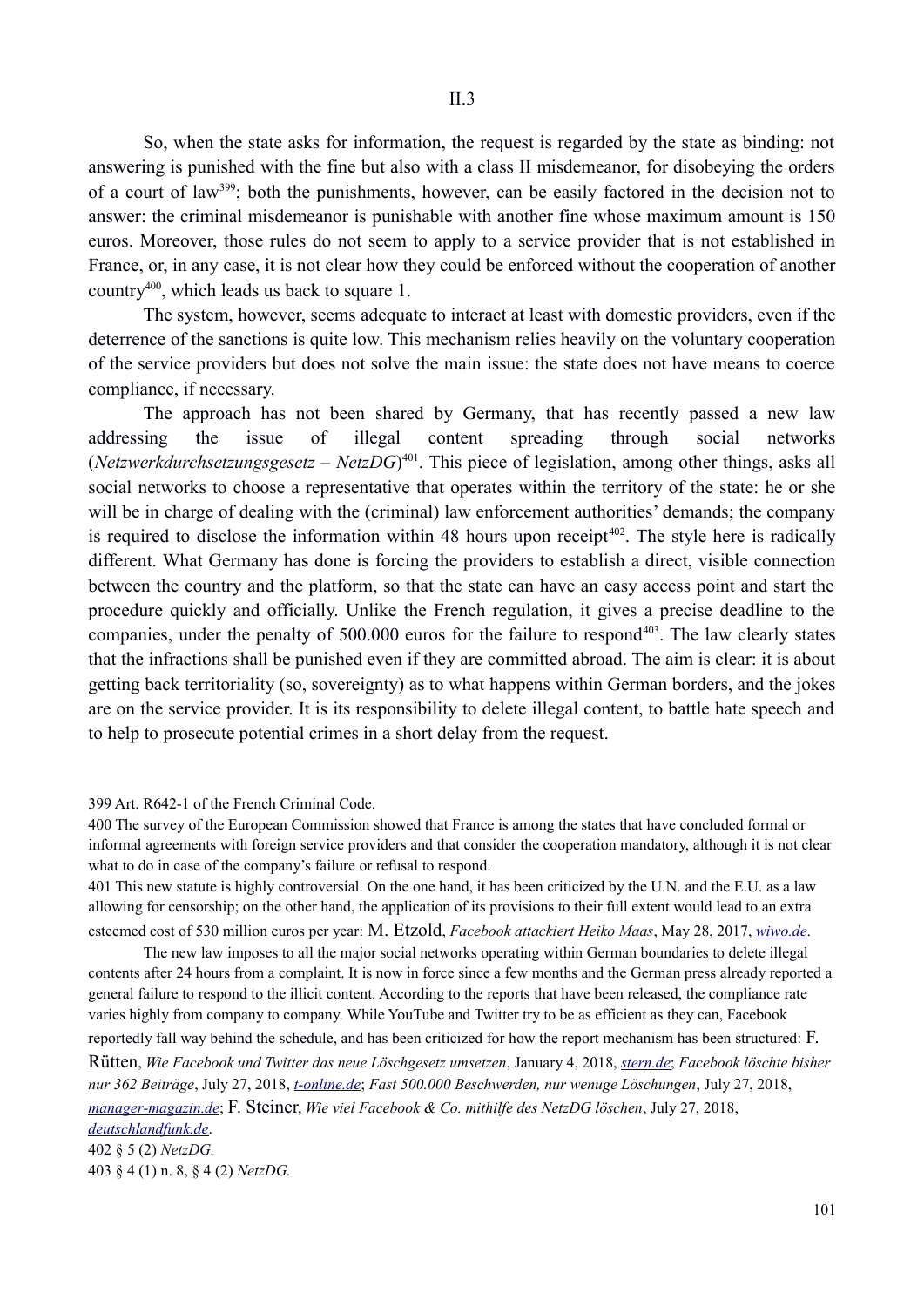Nothing of the kind has been happening in Italy: there is no legislation regulating interaction with any service provider, that fall under the general regulation of searches and seizures. They can voluntarily cooperate and give out the information or be searched. There has been little or no attention to specific issues, apart from some vague provisions regarding the chain of custody and the seizure by copy, which is an option available only for service providers 404. Playing in this scenario, the investigators have two main ways to get the information they want: the first one is targeting the device<sup>405</sup>. It is an easy remedy, but it has two main flaws: first, the device could not be an easy access point to all the information stored in the cloud; it could be the opposite: the cloud could be an effective way to peek into an encrypted cell phone<sup>406</sup>. Second, the information displayed on the device is often a copy of the original, which is stored safely somewhere else: some records could be altered or canceled, undermining the reliability of the evidence. The issue here is not the admissibility in court – the rules on authentication are quite relaxed – but it is still important that the evidence collected and presented at trial has a strong probative value, which could be achieved through the transparent cooperation with service providers. Law enforcement has to rely then on the spontaneous cooperation of the providers, that can decide to answer to disclosure requests or to refuse it without fear of consequences<sup>407</sup>.

**4.** The current legal framework needs to be reshaped, as it does not seem to be efficient for any of the stakeholders involved. The states cannot rely upon sure means of cooperation, and the MLA procedure does not seem to be an option (at least, not for all cases that potentially require access to digitally stored evidence). The providers are in an awkward position: they have to keep good relationships with the states they are doing business in, but they also cannot afford to disclose costumers' data without due process: the enhanced protection of privacy has been a selling point since Snowden's revelations<sup>408</sup>. In between, the users cannot do much more than wait and see: they agreed to terms and conditions that normally allow for any kind of appropriate action to help to

404 This is another issue that legislations struggle with: does the copy of a bunch of information amount to a seizure? In Italy yes, but just for one kind of duplicate (bit stream image): see Cass., S.U., July 20, 2017, *Andreucci*, n. 40963, in *C.e.d.*, n. 270497, for a note, see L. Bartoli, *Sequestro di dati a fini probatori: soluzioni provvisorie a incomprensioni durature*, in *Arch. pen. (web)*, 2018, f. 1. In the U.S. it is still unclear whether or not the Fourth amendment is to be applied to the digital duplication: according to a well-known perspective, yes, but only if it is not possible to examine the data before copying it: O. Kerr, *Fourth amendment seizures of computer data*, *Yale L. Journ.,* 2010, p. 700; for an overview on the issue, see *Digital Duplication and the Fourth Amendment*, *Harv. L. Rev.*, 2016, p. 1046. 405 On the low level of protection that the device enjoys in the Italian system see G. Lasagni, *Tackling phone searches in Italy and in the US. Proposals for a technological re-thinking of procedural rights and freedoms*, in *NJECL*, 2018, p. 386.

406 Quite the contrary: it could be encrypted and the cooperation with the provider could be the shortest way to get ahold of the contents, as the S. Bernardino case has clearly demonstrated.

407 Facebook, for instance, has been heard on how it cooperates with law enforcement authorities to prevent hate speech and violence against women: for an example, see the Italian Senate commission on Femicide and gender related violent crimes, transcript of the hearin held on July 25, 2017, *senato.it*, p. 30 and following.

408 Amazon, for instance, has made very clear that it will challenge all the requests that deems insufficient and that it is lobbying for the introduction of adequate standards for this kind of cooperation: see S. Schmidt, *Privacy and Data Security*, June 12, 2015, *aws.amazon.com*. After all, Amazon had the largest share in the cloud services' market: see C. Coles, *AWS vs Azure vs Google Cloud. Market Share 2018*, May 1, 2018, *skyhighnetworks.com*.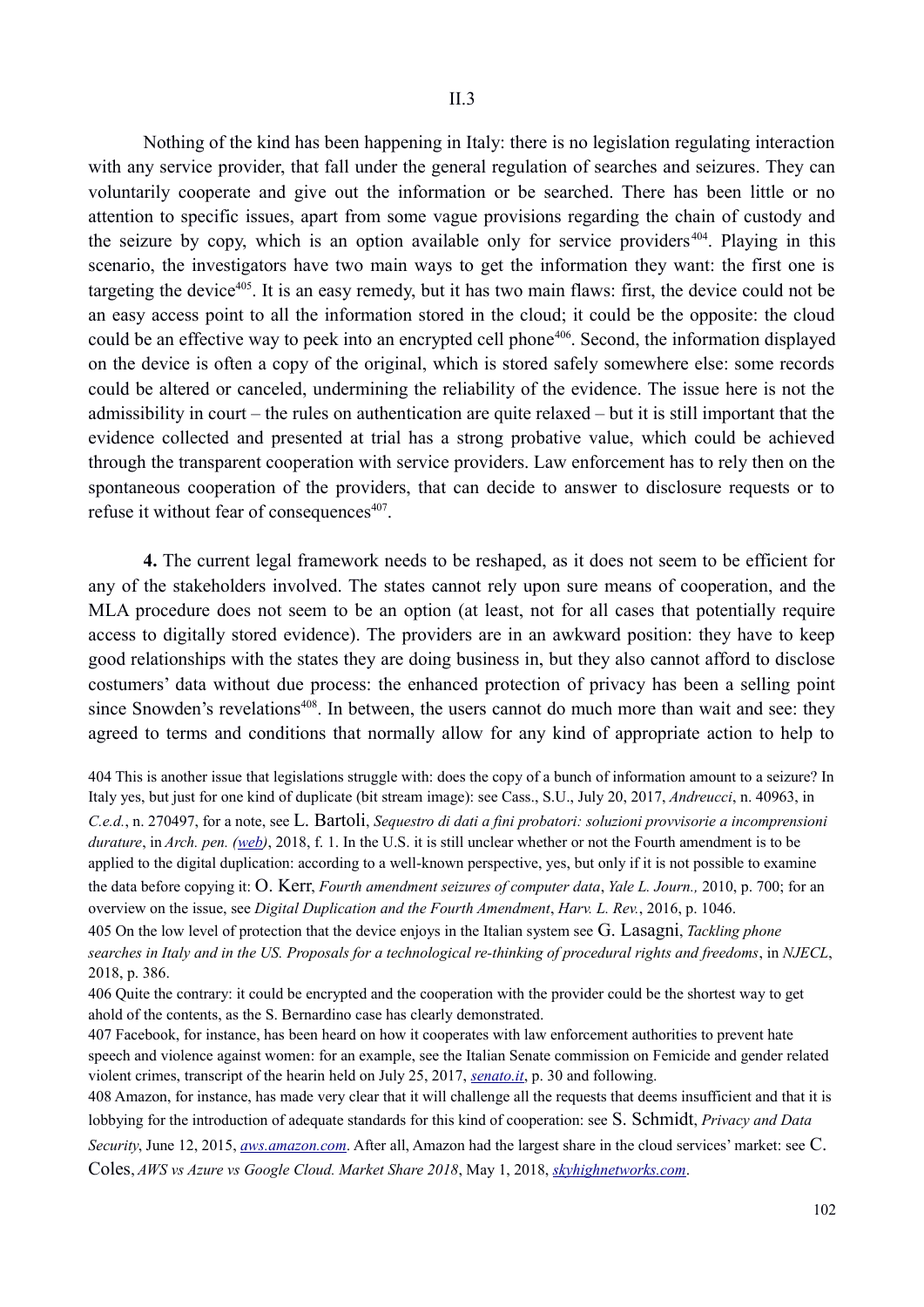investigate a crime. The decision is ultimately in the companies' hands: if they tend to be indulgent towards the requests, the information will be handed over, and often the procedure will not guarantee the basic safeguards as to the necessity and the proportionality of the investigative action.

The overall picture is nothing short of chaotic. The burden of extra-territoriality has been passed on to providers, which directly receive the requests, phrased according to different national frameworks instead of having them channeled through a single "competent authority". Together with the burden, however, comes the power to decide on a case-to-case basis: the single company can make its own policy as to the cooperation, and since it is voluntary, 'No' is always an option<sup>409</sup>.

Thanks to a thorough consultation with States, national judiciaries, law enforcement authorities and the association of the service providers, the European Commission identified the core issues: the complete obscurity in the procedure, the lack of reliability and the troubles in holding both companies and law authority agencies accountable for their actions. To face these deficiencies, the European Commission has drafted a proposal for a regulation which – if approved – would govern and enhance direct cooperation between individual states and service providers by introducing two new tools, the European Production Order and the European Preservation Order<sup>410</sup>.

The European Production Order is intended to oblige service providers to hand over information to the member state that requires it, without the necessary involvement of the law enforcement authorities of another member state. The European Preservation Order aims at freezing useful information, allowing the law enforcement authorities to follow through with a request to secure the evidence, neutralizing the risk of losing relevant material.

They would enlarge the spectrum of possibilities when it comes to cross-border access to digital evidence: they would not replace any MLA solution; they would just provide for an alternative. Moreover, they would not abolish per se any national solution already in place, meaning that any law enforcement authority will be able to choose how to ask for the information it needs. On the one hand, this strategy could play well, allowing a certain degree of flexibility: the investigators could be free to choose the tool that better fits into their strategies, being just able to count on two new cards in the game. On the other hand, this could bring to a residual application of the regulation: it is a compelling mechanism, but it also comes with some conditions attached. It could be easy to circumvent its limitations by simply resorting to an informal ask to the service provider: it has worked so far and could work again in the future. It looks like it is up to the private companies to uphold a single standard when it comes to this matter: they are the ones having to respond to the information requests in the first place, and they have an interest in reducing the

409 As a result, some states normally get what they want whereas some others are left behind: See European Commission, *Non-paper: Progress Report following the Conclusions of the Council of the European Union on Improving Criminal Justice in Cyberspace*, December 2, 2016, 15072/16, in *data.consilium.europa.eu* (hereafter: *Nonpaper 1*), p. 9-10.

K. Ligeti, G. Robinson, *Cross-border access to electronic evidence: Policy and legislative challenges*, in

S. Carrera, V. Mitsilegas, *Constitutionalising the Security Union: Effectiveness, rule of law and rights in countering terrorism and crime*, Brussels, p. 103. The authors remarked that the compliance rate highly varies form country to country, at least in Google's response pattern. They positively respond to the 75% of requests from Finland, but they do not respond to Hungarian authorities.

410 See European Commission, *Proposal for a Regulation of the European Parliament and of the Council on European Production and Preservation Orders for electronic evidence in criminal matters*, SWD(2018) 118, April 17, 2018, *eurlex.europa.eu*.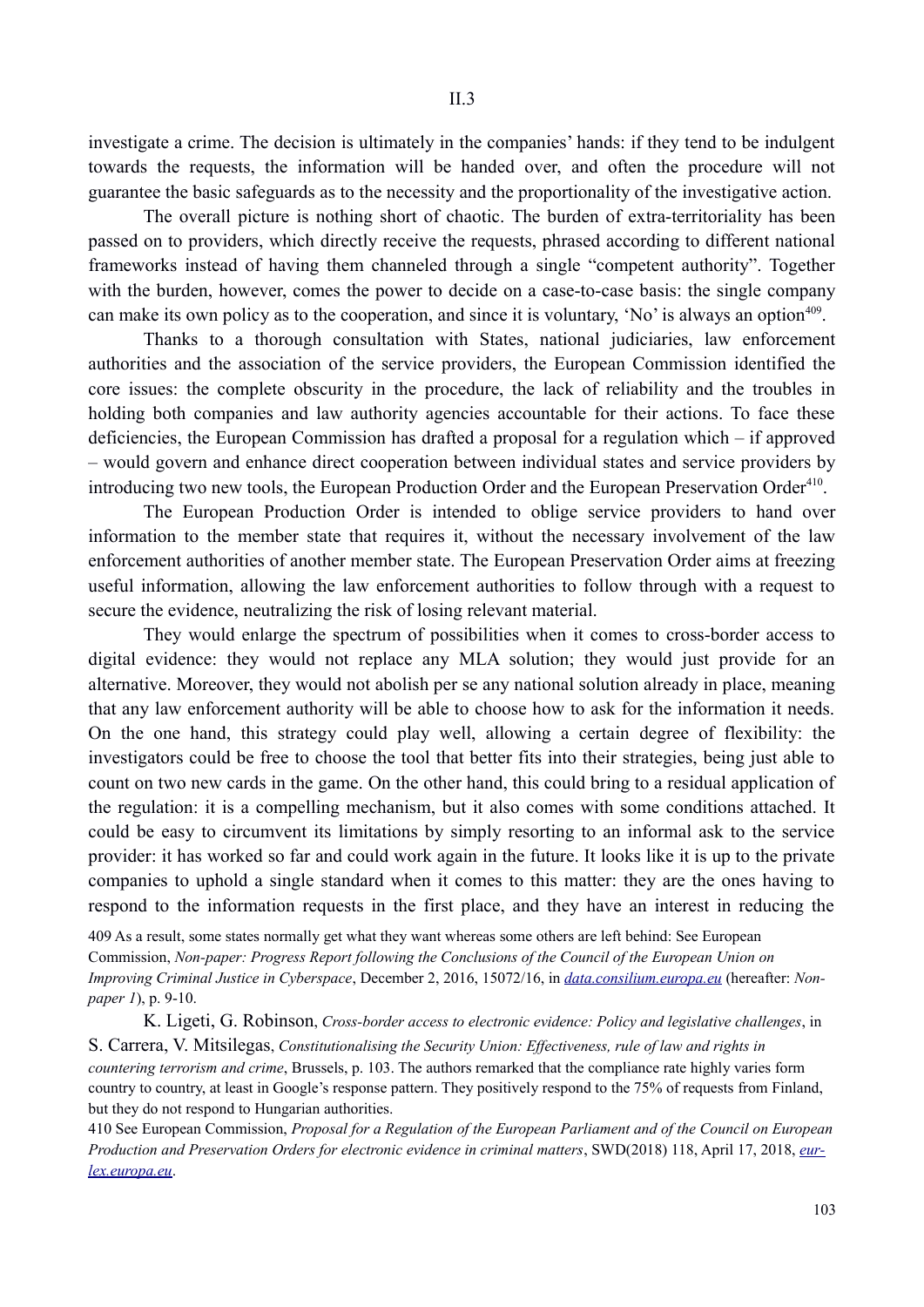variables. Then, they would probably use the procedure as a shield: they would hand over data under a binding order, instead of passing information "under the desk", according to nontransparent policies or a case-by-case rationale.

Coming down to the details: the regulation provides for a common set of definitions as to what qualifies as a service provider and what kind of records can be secured.

Let's start with the first classification: the draft regulation mentions communication services, internet domain and IP numbering services and information society services as defined by Art. 1(1) point (b) of Directive (EU)2015/1535. This last reference is designed to include «any service normally provided for remuneration, at a distance, by electronic means and at the individual request of a recipient of services», which can apply to a broad set of situations: for instance, all the marketplace and social networks are included. The companies that provide such a service can be reached by the authorities of any member state as long as they offer their services in the European Union. In other words, they are subject to those orders if they enable physical or legal persons within the union to use the services they provide or if they have a substantial connection to the European Union; therefore, the regulation does not apply to companies that do not fall in those categories and to services that are rendered outside the European Union.

As for the type of data that can be obtained, the regulation lays down four categories: subscriber data, access data, transactional data and content data.

The first two categories are the least problematic with respect to the interference that the disclosure would realize, and they should normally be interesting at the early stages of an investigation to identify the suspect; they consist in information such as the name and address of the user; the IP address and the logs of access to the service<sup>411</sup>.

Transactional and content data, on the contrary, are suitable to be presented as evidence as to what happened: they can be defined as metadata and the actual text message, email, photo, video, recording and so on. The treatment of these last two is much more problematic: even if the metadata does not seem as decisive, they can be interconnected with other information and help painting a pretty accurate picture of what the specific content was; however, the most intrusive measure is for sure the order to disclose content data.

For this reason, and to ensure a minimum level of proportionality, the regulation provides for two safeguards: the order to produce transactional and content data shall be approved by a judge or a court, and can be only issued if the alleged infraction is punished with a custodial sentence of not less than three years in its maximum amount.

A production order for subscriber and access data can be issued for all criminal offenses, and the authority of the prosecutor will suffice as there is no need for the validation of the judge.

The difference in treatment seems reasonable: it takes into account the different intensity of the public authority's interference in the subject's private life<sup> $412$ </sup>, but this order of things also shows

411 It is also the object of the vast majority of the requests.

412 During the discussion on the Proposal, the EESC has pointed out that also subscriber and access data are personal information: therefore, a judge should be involved in issuing the order as well: *Opinion of the European Economic and Social Committee*, n. 11533/18, July 12, 2018, *eur-lex.europa.eu*, point 1.7. The opinion, however, does not square with the fact that the prosecutor normally has access to personal data of the defendant or a person of interest in an investigation, without the judge being necessarily involved. Moreover, these types of data do not necessarily involve a third party, which can also justify a more relaxed standard.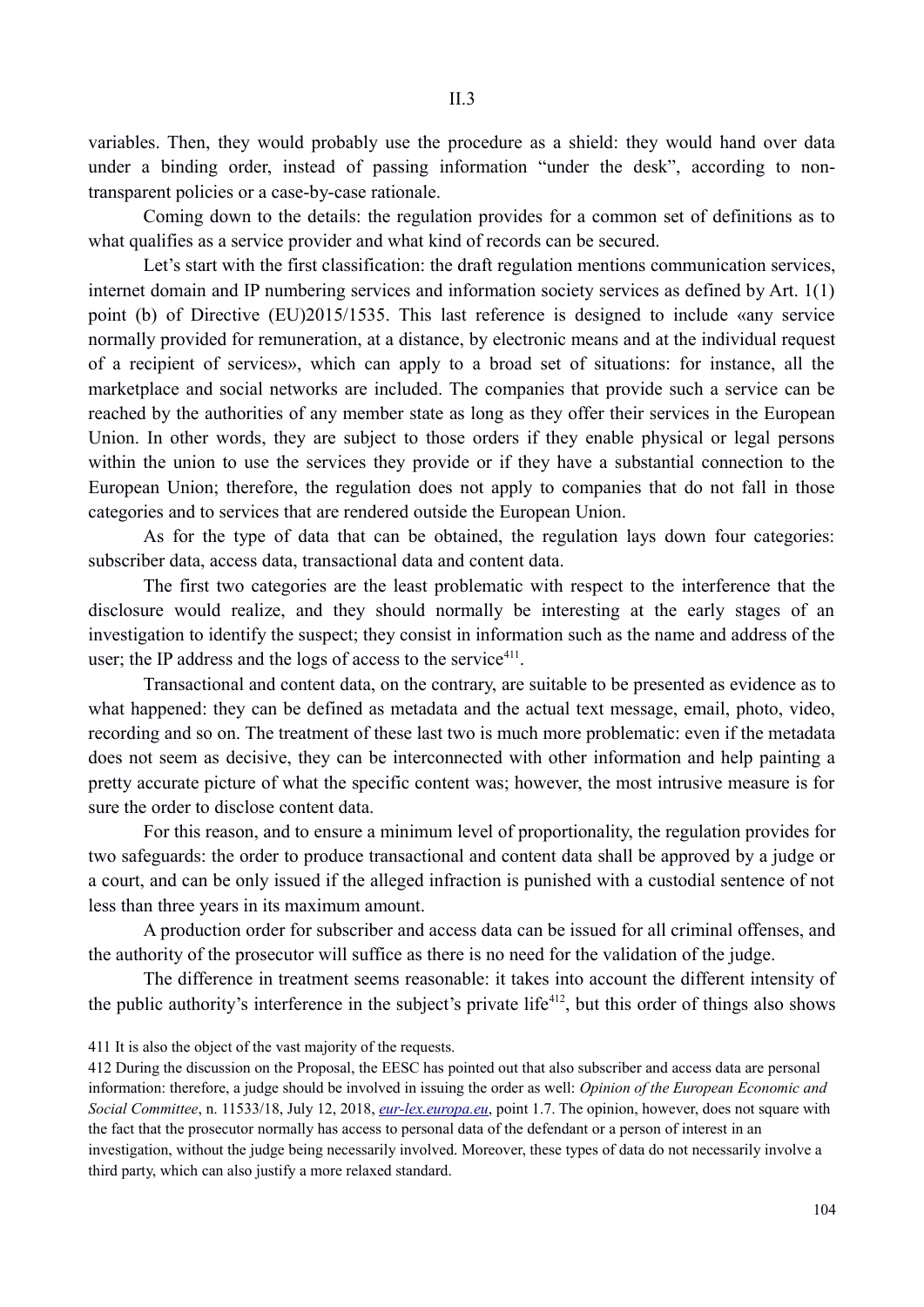one main critical aspect. Setting a threshold at three years of maximum custodial sentence is hardly a limit at all: in the Italian legal system, there is basically no petty crime that would not allow law enforcement authorities to ask for the disclosure of the most sensitive information on the scale<sup>413</sup>. To be fair, it is very hard to set a reasonable scope with this kind of legal instrument: regulations work immediately throughout the entire Union, regardless of how the criminal codes punish crimes within one state's borders. There is no harmonized criminal code; the harshness of punishment is for the single nation to decide and the European Union has little to do with that. However, three years of maximum custodial sentence seems to be too generous, and the proposal itself tries to justify the choice, aimed at not undermining «the effectiveness of the instrument and its use by practitioners»414. Yet, this explanation does not seem to be fully satisfactory. If effectiveness had to be a concern in this phase, it would have been better served by setting no general limit. On the contrary: effectiveness should be properly balanced with the proportionality of state's action, or the outcome could be an odd, efficient tool that systematically harms more individual rights than it is necessary and reasonable to do.

Now, let's have a closer look at the procedure. The issuing authority – a court, a judge, a prosecutor – can resort to those Orders during the investigation or the trial and has to comply with a series of instruction provided by the draft regulation. The document shall specify the issuing and (if necessary) the validating authority; the provider that the measure addresses; the person whose data are to be disclosed; the requested data categories; the criminal statute whose alleged violation is being investigated; a couple of other technical details and, most importantly, the ground for the necessity and proportionality of the measure<sup>415</sup>.

This last requirement is particularly relevant when the issuing authority is asking for the disclosure of content and transactional information: in this case, a judge or a court shall validate the order, which would be a hard thing to do without a reasoned explanation on why this measure has to be taken and why it is proportionate.

In all other cases (production order for less sensitive data; preservation order) the prosecutor can do everything on his own; nonetheless, the grounds on which the action is taken should be specified: the person whose data have been sought could later challenge the legality of the Order, especially on those grounds. In the first part of the procedure, however, these explanations will remain between the issuing authority and itself.

The Proposal also states that an Order can be issued if a similar action is allowed under the issuing state's law, which is a difficult condition to verify: one of the points of departure for this drafted regulation is exactly the absence of national provisions on direct cooperation with service providers, and it is not clear how to establish an analogy. If the order demands the disclosure of stored communication, the closest proxy could be the national 'interception of communications,' that is only allowed under different standards. It is as if the regulation would like to impose uniform standards across the countries, but also wanted these two Orders to blend in the national system: it seems hard to have it both ways. At the end of the day, it is plausible for this clause to be disregarded: the Proposal sets its own limits, which are way easier to control and verify.

413 See also Meijer Commitee, 'CM1809 Comments on the proposal for a regulation on European Production and Preservation Orders for electronic evidence in criminal matters', *statewatch.org*, 18 July 2018, p. 1. 414 *Proposal*, p. 16.

415 The complete list of requirements is contained by articles 5 and 6 of the Proposal.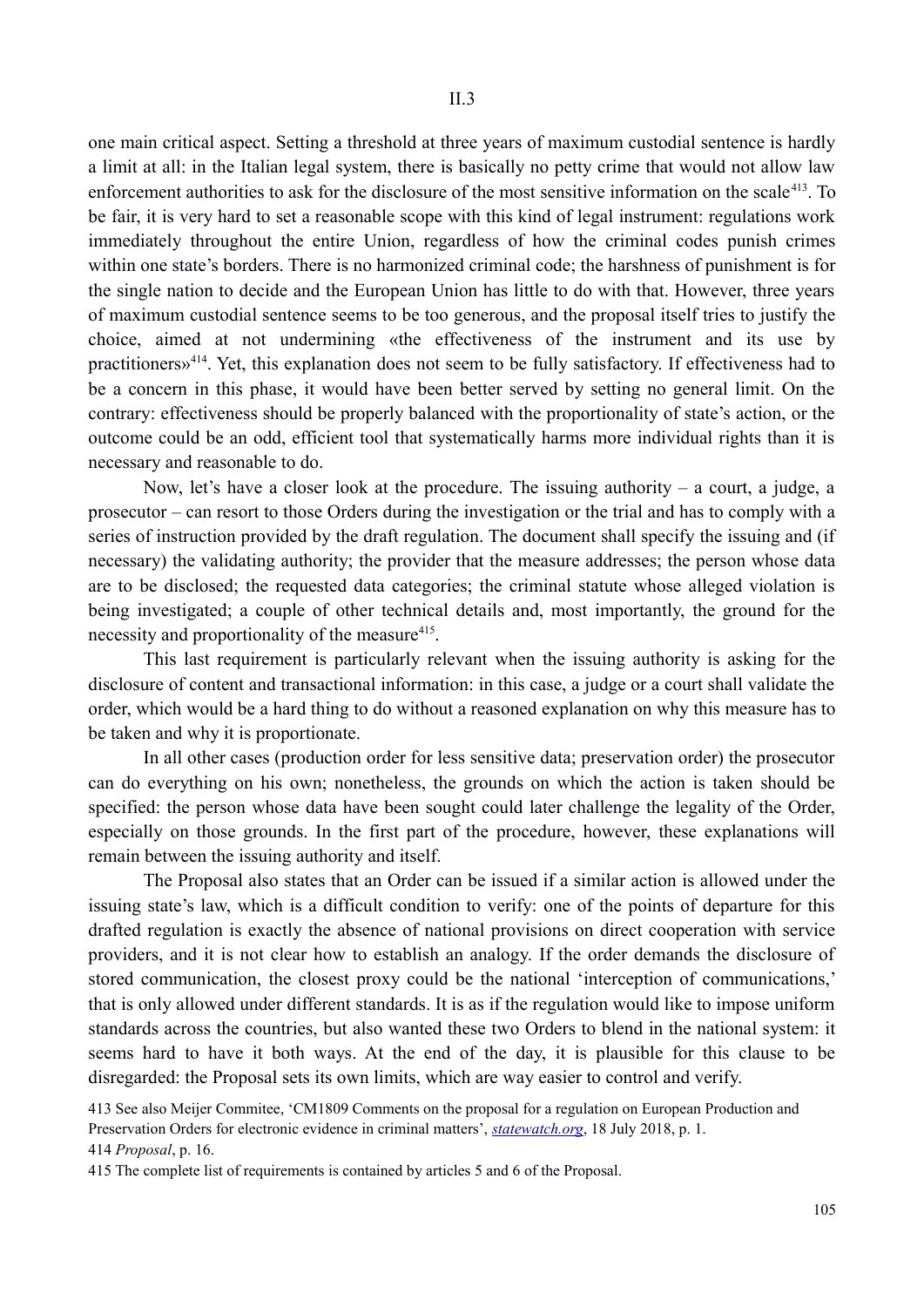Another circumstance that should prevent the adoption of a Production Order is the fact that the disclosure of those data would harm fundamental interests of the addressee's state, such as its national security and defense; or that the information would be privileged under the addressee's state law. The first condition deals with the protection of the other county's most delicate balance, and it is bizarre that such an evaluation is left to a single judicial authority of a foreign country. Probably it will have no means to assess the impact that such a request should have on another State's national security, and it is why those requests were managed through MLA to begin with. This trait has also been noticed by a member state that, during the discussion of the proposal, has underlined that it is important to involve also the addressee's state in the early stage of the procedure, to avoid an erosion of the state's sovereignty<sup>416</sup>. The same goes for the second possible issue: the assessment is not as difficult, but the single authority is supposed to know the precise extent of another country's laws establishing privilege, which does not seem realistic. Moreover, if the Italian law authority asked Facebook for the content data – including the messaging history – of the person A, it could stumble upon privileged communications that they did not expect to find there in the first place. It is not possible to know in advance the full extent of what does a service provider have, and it could be complicated to establish in advance whether the information is protected by the other state's law.

Let us assume that the Order has been issued. It is not still enough to address the company: the issuing authority needs to complete a Certificate<sup>417</sup> that can be sent directly to the provider, without any communication with the state where the provider is established. The certificate contains all the information that the Order had to provide, except for the necessity and proportionality justification: that content shall remain confidential, not to put the investigation at risk.

The addressee has then 10 days upon the receipt to send the relevant data to the issuing authority; it the EPOC is incomplete or contains error, the company has 5 days to ask for clarifications through the form provided for by the Annex III of the proposal.

The provider informs the user of the disclosure, unless it is not asked to keep the request confidential; in this case, the issuing authority will have to inform the person without delay about the execution of an EPOC (but not of an EPOC-PR), or they can postpone such a notification until when it would not damage the investigation. According to the proposal, this provision has been shaped following the example of the EIO directive: its art. 19 provides for precautions to preserve confidentiality. This parallel, however, does not seem to hold too well: art. 19 of the Directive is addressed to a judicial authority of another member state, and not a private company. Only the last paragraph mentions banks, but it points out that the States should take the necessary measures to prevent them from disclosing their cooperation with an ongoing investigation. The approach seems radically different here: the general rule is that providers – a private corporation – can give notice to their clients unless they are explicitly prohibited to.

Assuming that the addressee is (or was) providing a service to the suspect and that the EPOC appears to be legitimate and complete, there is still a window of legitimate non-compliance

2018/0108(COD), June 26, 2018 (hereafter: Note), *eur-lex.europa.eu,* p. 6.

417 The Proposal also provides for the templates: the European Production Order Certificate (EPOC) template is referred to as Annex I; the European Preservation Order Certificate (EPOC-PR) as Annex II.

<sup>416</sup> See the Note from the General Secretariat of the Council to the Delegations, Interinstitutional File n.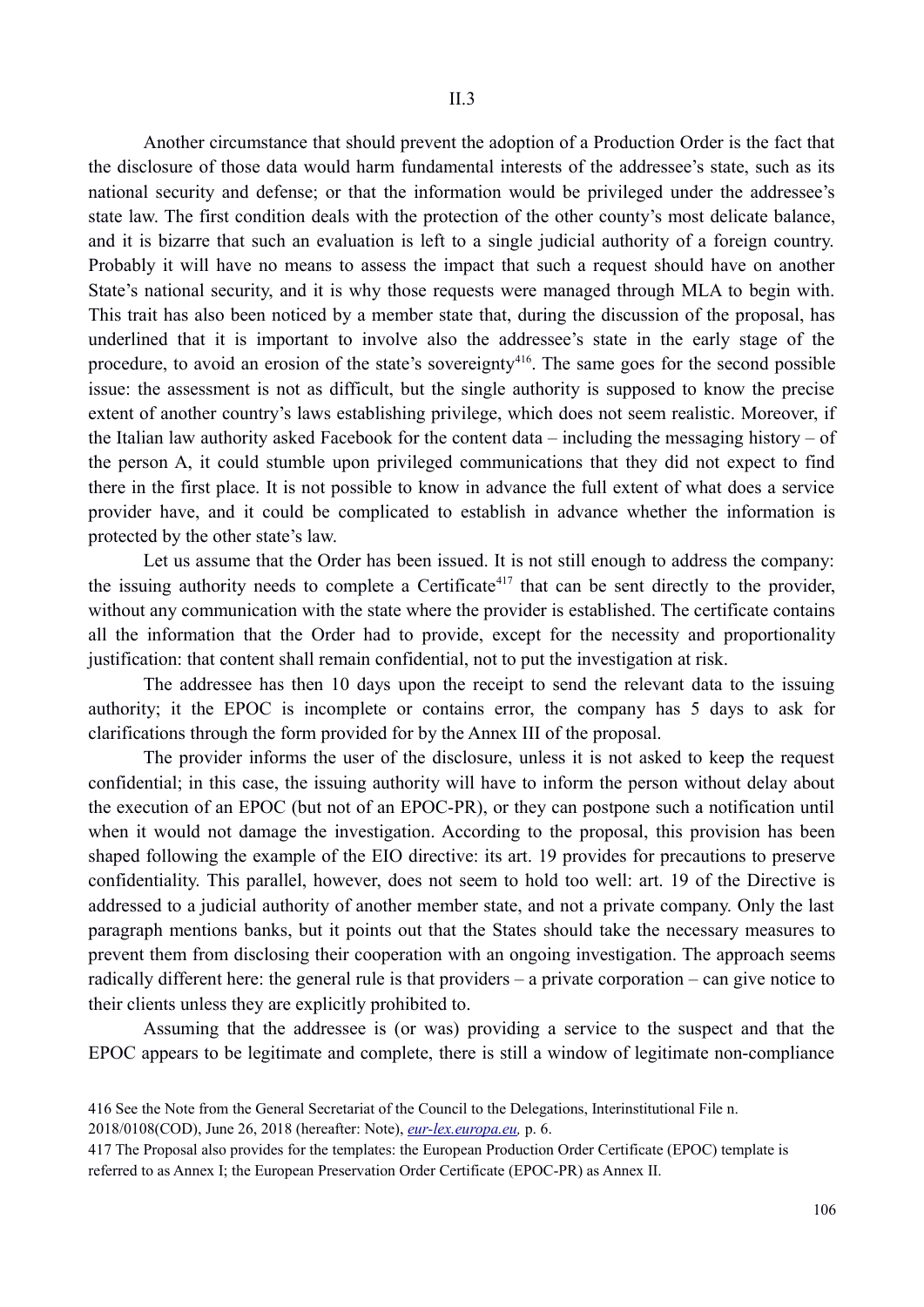with the request, and the drafted regulation does envisage two main kinds of reasons for that: technical and legal.

As for the technical side, the data could have been canceled due to the ordinary data retention obligations, or upon request of the user. Those are listed under the 'de facto impossibility', that gives the provider a legitimate reason not to answer<sup>418</sup>. It could also avoid liability if it is not answering because of force majeure.

As for the legal reasons, the provider could take issue at the manifestly abusive EPOC or at the request that violates the Charter of Fundamental Rights of the European Union. If this is the case, the addressee can reject the EPOC and send a copy of the rejection form to its EU home-state, so that the competent authorities can ask for clarifications to the issuing authority.

Moreover, the EPOC could conflict with a third country's legislation on data disclosure, and at that point, the addressee would be put in a "damn you if you do, damn you if you don't" kind of situation. The conflict of obligation has to be notified to the issuing authority and argued in depth by the provider, that also must point out the rules that are relevant to the case and how they contradict the European obligation.

Both the evaluations require a deep knowledge of the law and the necessary skills to apply it, and they are quite extraordinary tasks to be assigned to the legal department of a private corporation. Besides, not all service providers are trillion-dollar-worth conglomerates with the necessary resources to hire the sharpest legal minds on the market: some of them are middle-sized companies and playing the judge would be quite demanding<sup>419</sup>.

In case of non-compliance, however, the issuing authority can decide to ask the relevant member state to execute the measure: first, the Order has to be recognized. This approval should be given without formalities and would bring to a second round of cooperation with the original addressee, that can oppose the order again, for the same set of reasons. At that point, the executing state can impose sanctions.

The picture appears to be quite convoluted: the procedure is basically put in place since its inception, but carried out by the competent member state, which should act upon the Order written by a foreign authority. This step of the procedure is the only one to be directly linked to the principle of the mutual recognition (art. 82 TFEU), and yet it pointed to as the legal basis for the entire regulation.

**5.** The compact territoriality of the national state clashes with the diffused territoriality of the cloud and they are not easy to reconcile. Sure, unilateral action is a captivating method: it promises quick results, but it also unbalances the system. The providers are charged with a role for which that

418 To a certain extent, the *de facto* possibility depends on the policy of the provider: after the San Bernardino case, for instance, many messaging applications shifted to end-to-end encryption (before – among the mainstream apps – it was implemented by the secret conversations of Telegram): the message is stored in a server, but the company cannot open it; only the users (the two ends of that communication) have the key. For more on the topic, see: R. Budish, H.

Burkert, U. Gasser, *Encryption Policy and Its International Impacts*.

419 Those expectations have already been defined as "unrealistic": see Note, p. 6-7. For another critical view on the point, see V. Mitsilegas, *The privatization of mutual trust in Europe's area of criminal justice. The case of e-evidence*, in *MJECL*, August 9, 2018.